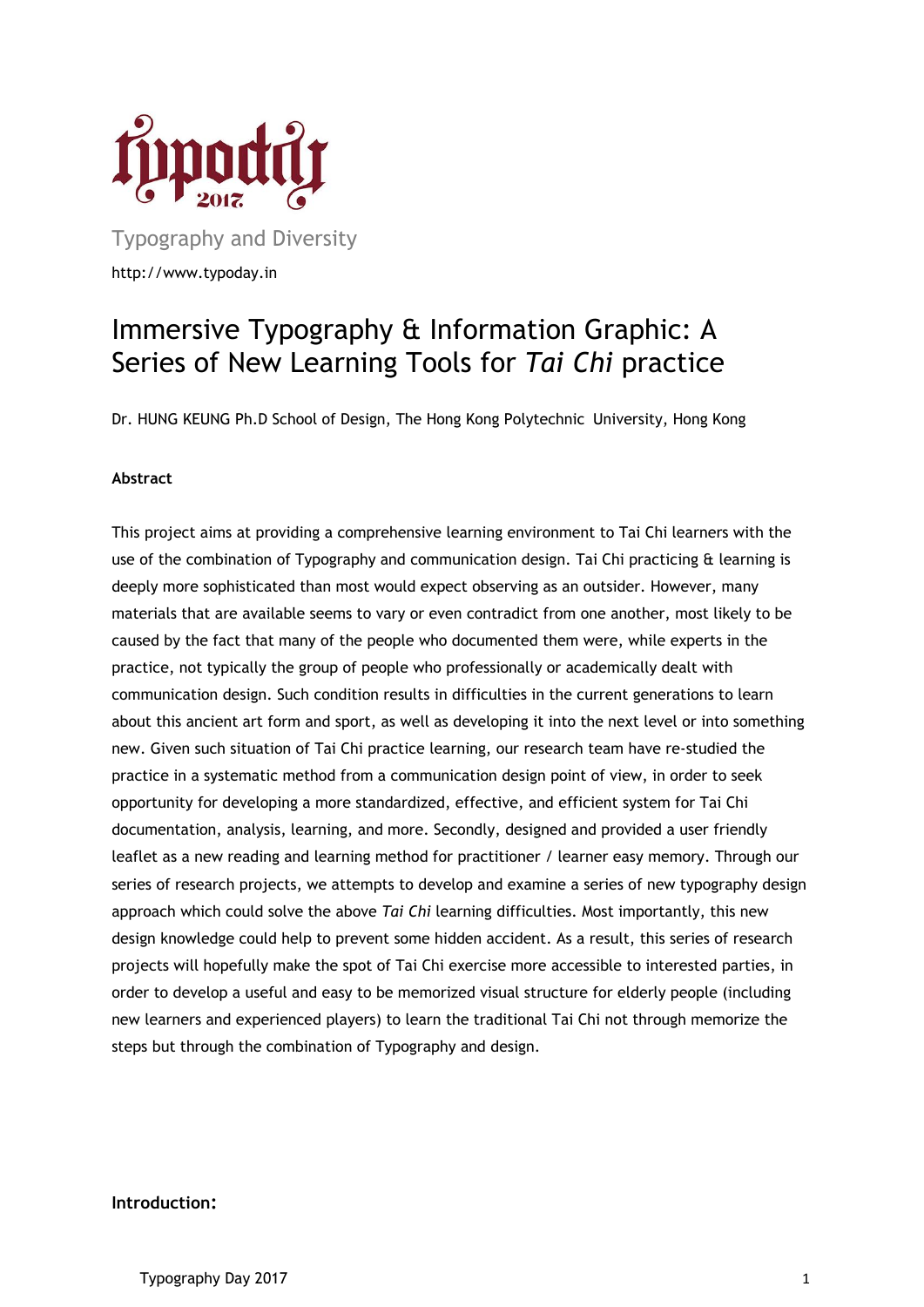As a experienced Tai Chi player, the Principle investigator attempted to study if the integration of the typography and communication design element could help for effective learning for the elderly people mentally and physically. The research team has already completed two other projects that are Tai Chi related.

i) The first one involves the provision of visual aids to enable Tai Chi practitioners to more easily memorise different moves with the use of custom-made and innovative information graphics & the system of typography composition.

ii) The second project has explored the typographic possibilities of creating a custom glyph collection to embody the examined concept , on order to provide a series of creative learning tool – for simplify the complicity – helping to memorize complex Tai Chi steps and combinations through typography.

Our research team illustrated a new matrix layout system that is believed to be potentially the basis of an improved visual system to document Tai Chi practice. Furthermore, we have developed a series of new Chinese character combination which enhance the potential of forging unique Chinese characters to identify each act of Tai Chi movement. After interim reviews and discussions, the team revisited the possibility of communicating Tai Chi acts through visual representations, seeking a possibility of incorporating said systems and information frameworks. As the earlier stages were focused a lot more on illustration of the physical practice of the acts, the second part of this attempt focused on the possibilities of applying typography. The team developed a series of trial Chinese character designs that showed potential of forging unique Chinese characters to identify each act.

Stage 1: Motion Capturing

Stage 2: Illustration and Style Exploration

Stage 3: Spatial Representation

Stage 4: Indexing and Grouping

Stage 5: Reading Flow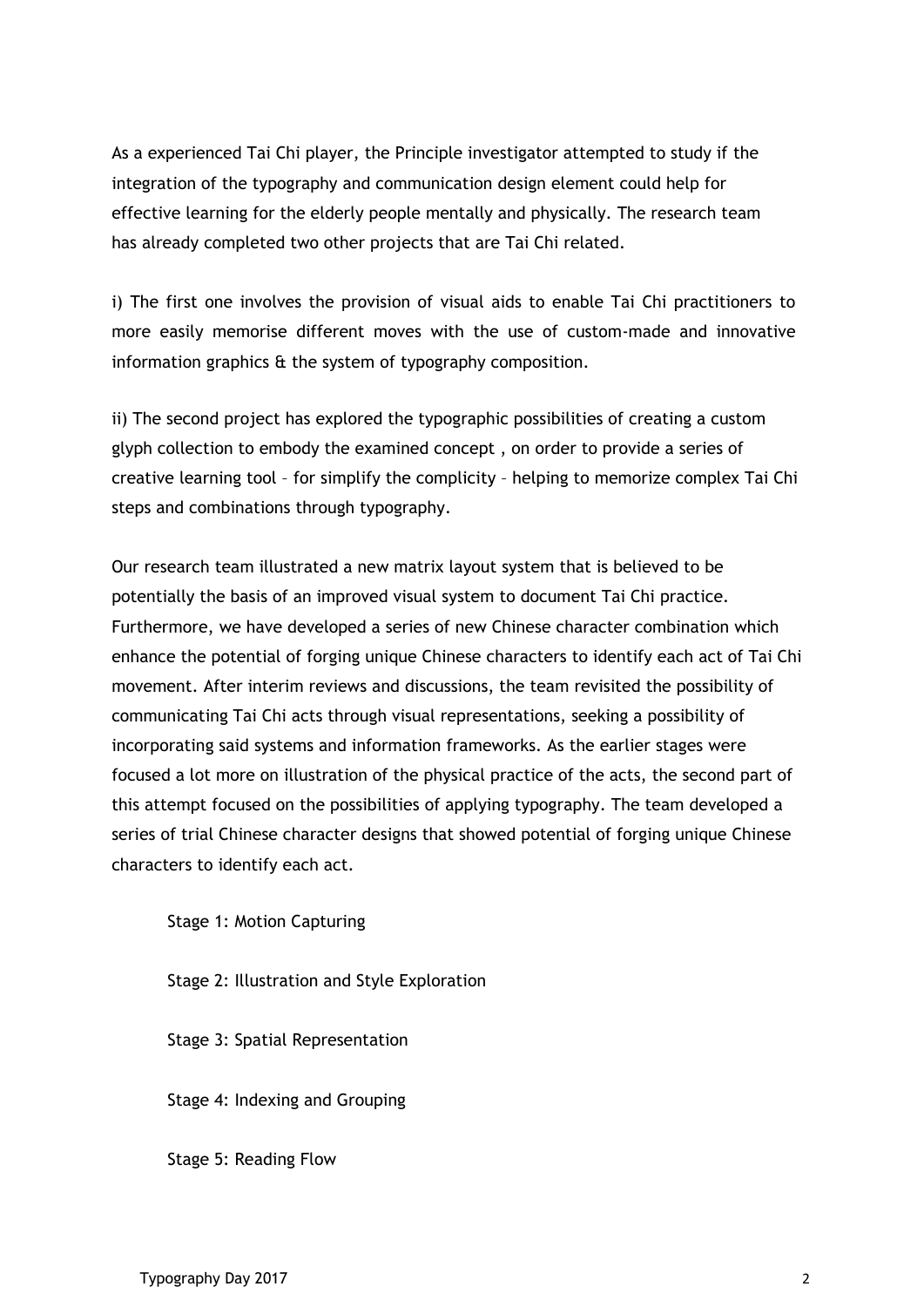

The motion documentation was expected to provide a detailed reference for the researchers during the study, as well as to visualize the entire practicing sequence in a two-dimensional format along with corresponding numerical data.

# **Stage 2: Illustration and Style Exploration**

In order to facilitate the readers to form a coherent understanding of the motion sequence of each act, the research team decided to firstly select the keyframes on which the illustration would be based. In collaboration with a professional illustrator, the crew also hopes to develop a contemporary

illustration style. The result of the exploration are expected to make learning the moves through two-dimensional representation a more comprehensible experience, as well as making the illustration appeal to a wider age range, expanding from the current user profile to younger generations.

## **Stage 3: Spatial Representation**

It was learned that direction and positions were much regarded in literary studies of Tai Chi. [img 5] Inspired by such feature, the research team decided to explore how compass system and graphical perspective could be used to visualise the movements of Tai Chi in a spatial context in addition to

the body gestures. The resulting graphics are expected to effectively illustrate where the next step should be through out the practice.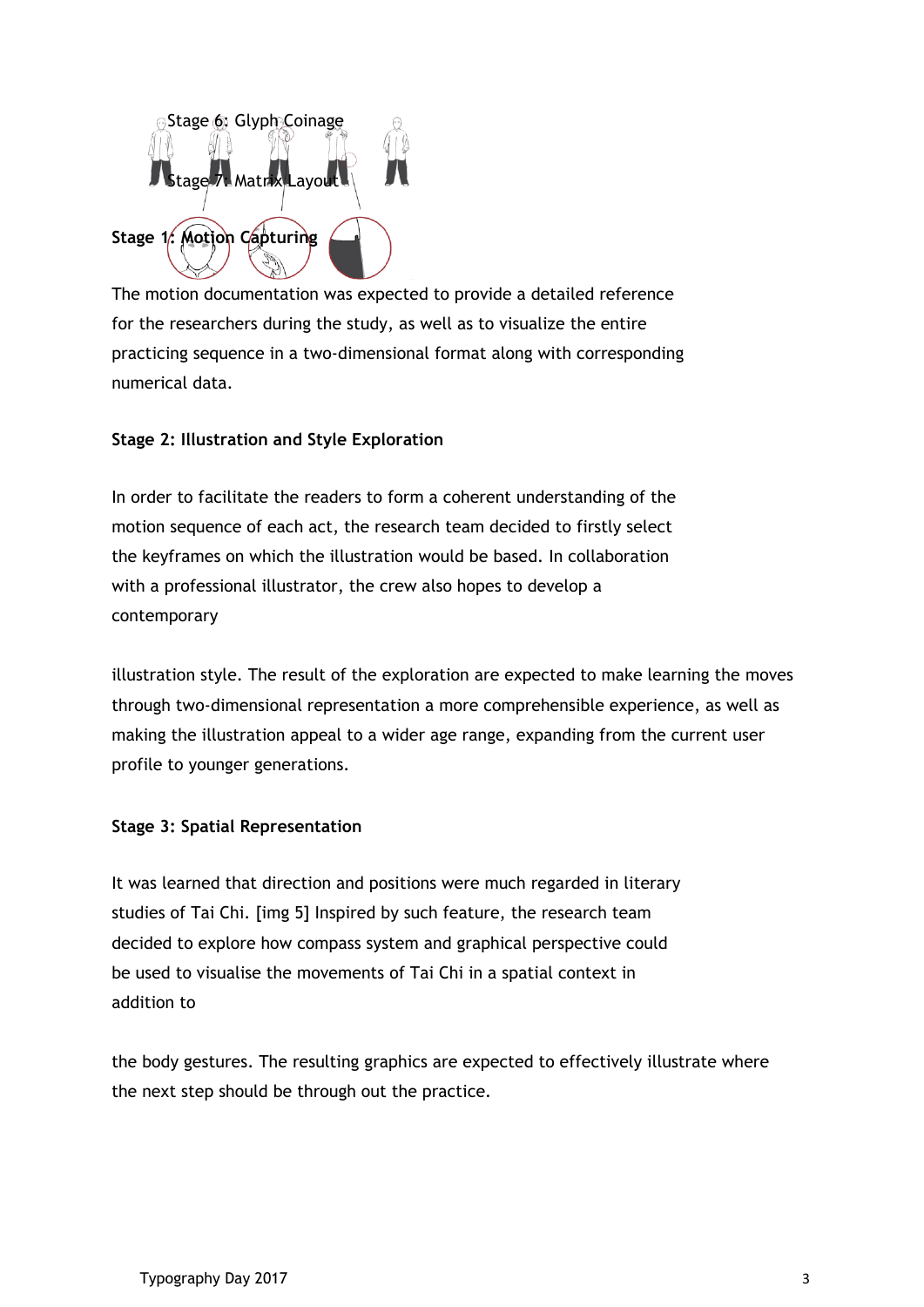

# **Stage 4: Indexing and Grouping**

In order to seek solutions in the arrangement of the textual information of the suite, the team planned to index the titles of each act in sequence, and analyse the content through grouping and deconstructing the titles into

components. Through grouping and coding the acts into sets, it was expected that the sequence would become easier for the users to memorise and re-enact.

## **Stage 5: Reading Flow**

One of the special features of Chinese typesetting is the possibility of setting the text both horizontally and vertically for lengthy reading, resulting in at least two reading directions that are still commonly in use today. However, it is not yet known whether one arrangement presents the information more

effectively than the other in the context of this project. In order to determine whether there is a difference in the two layout methods in terms of organising and presenting all 85 acts in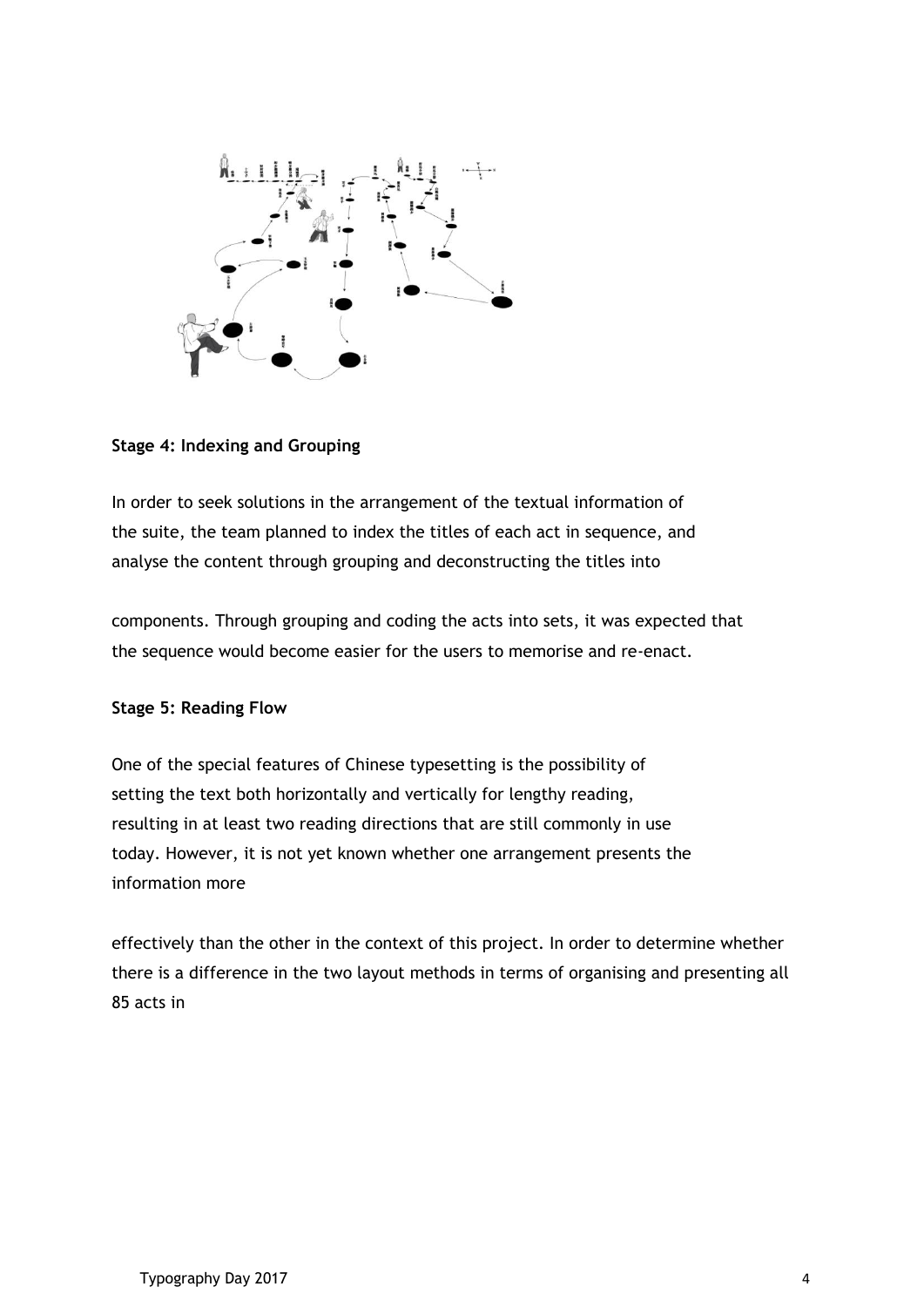the suite, or if there are yet other ways that may streamline the learning curve of Tai Chi learners, the researchers planned to try laying out the contents in the two said ways, and take note on their similarities and differences.



## **Stage 6: Glyph Coinage**

To architect a matrix system as mentioned in the last stage, each of the act would need a uniquely identifiable visual cue so that there would not be a secondary reading orientation to distract the readers as in previous layout trials. This stage requires the researchers to identify possible and appropriate solutions to

generating such visual cues. During secondary research for imagery references, members on the research team collected quite a lot of recent Chinese typographic projects in which the designers attempt to coinage new Chinese characters by merging multiple existing characters. The team was hence reminded that characters or glyphs

themselves could act as symbols, and hence possible solutions to the challenge faced by the team. Therefore, researchers on the team decided to focus on testing how to differentiate each act by forging a new Chinese character (with components of existing characters from the tile of the act) that would specifically

hint on the act. The researchers expected such typographic treatment to be an effective way for the readers to identify each act in short term, as well as to memorise the entire sequence in long term.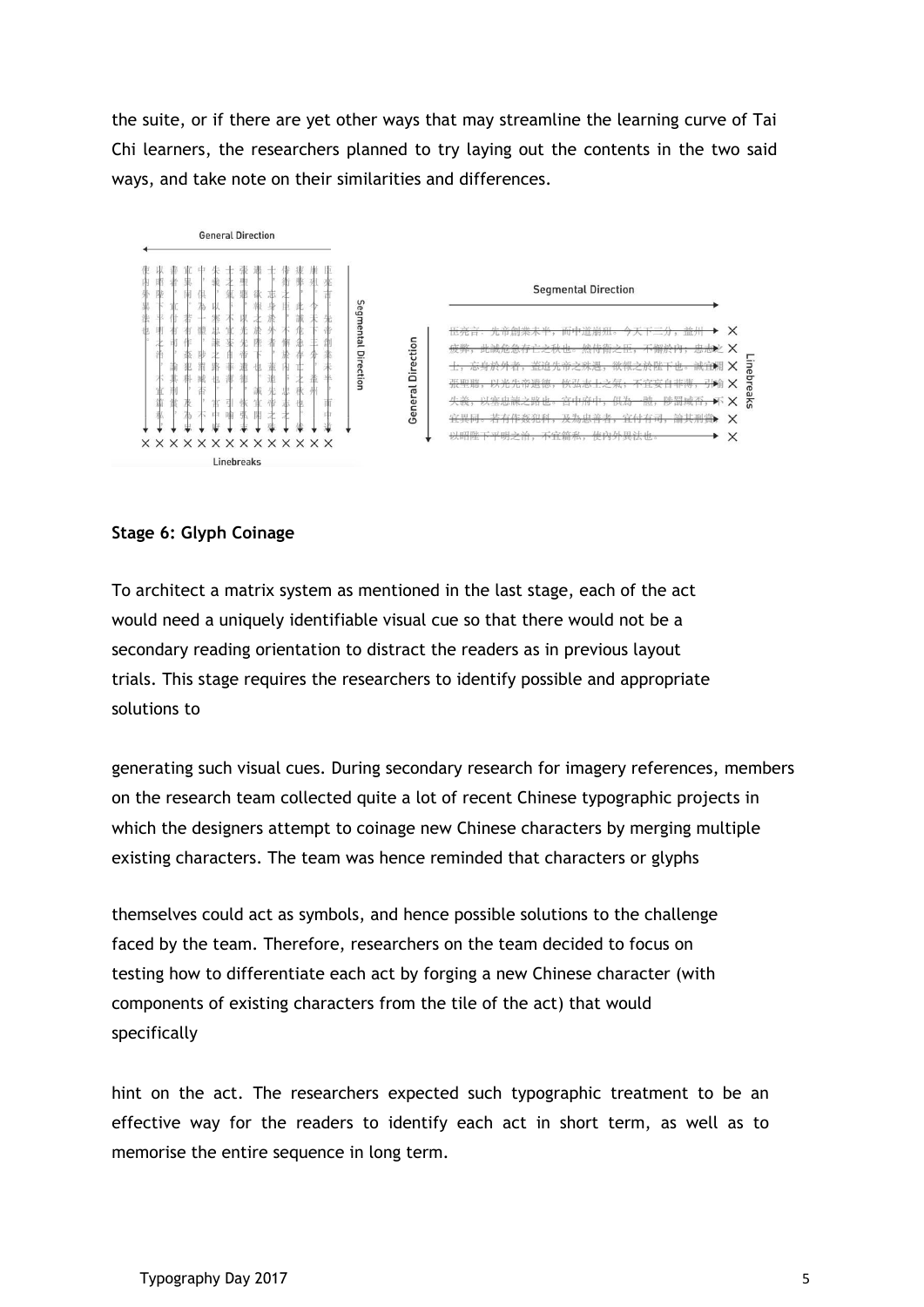

#### **Stage 7: Matrix Layout**

The researchers are required to determine whether symbols generated in the previous stage would be a prominent solution as suspected when arranged in a matrix layout system. As 85 is only perfectly dividable by 5 and 17, it was impossible to divide the suite evenly into lines that would result in a matrix with similar width and height. However, by keeping lines that would contain 17 symbols, it might not be as well differentiated from the original linear layouts in terms of lengths. Therefore a layout that has shorter length

and number of lines is in need. Inspired by traditional Chinese typesetting and printmaking, the team proposed to try scaling down the grouped acts, so that the repeated characters collectively take up one block as how one ungrouped act would.

A matrix layout that can accommodate the 85 acts in the suite is expected to be developed to effectively streamlines the way practitioners refer to and memorise the sequence of the acts.

#### **Significant progress**

The sets that were grouped in the fourth stage of the research were firstly scaled down to fit in one block on the matrix as just one unit, which fits the entire suite onto a 9 by 6 table. Substituting characters were used in place of characters that had not been created in the coinage process. In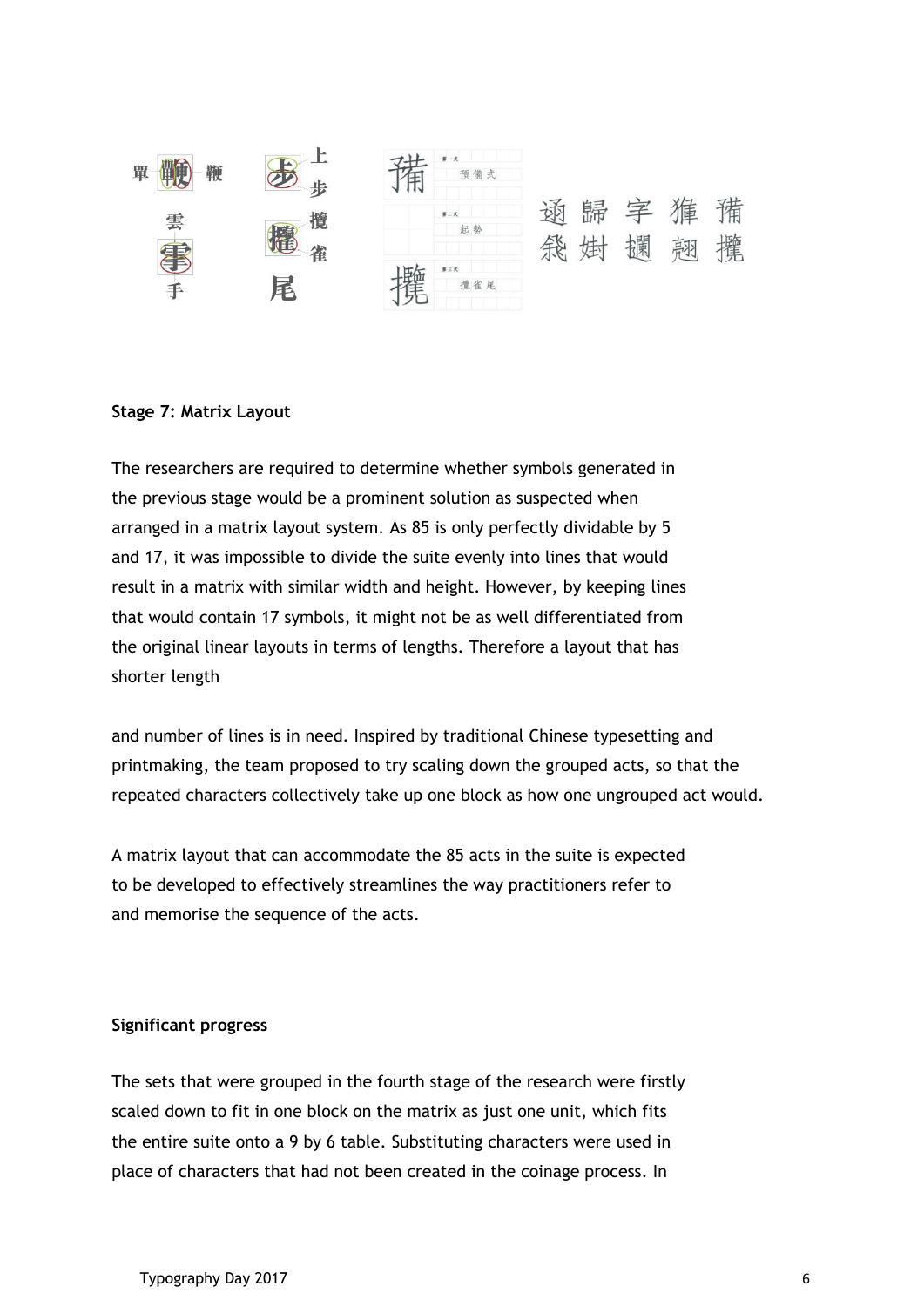order to further highlight the differentiation of each set, colour coding was applied as a second layer of visual cue.





第三式



攬雀尾

此動作有象形之意。將對方向我擊來之手臂比喻為鳥雀的尾巴, 把自己的手臂比喻為繩索, 隨著對方手臂的 屈伸、上下、左右的動向而纏繞不使其逃脫的意思。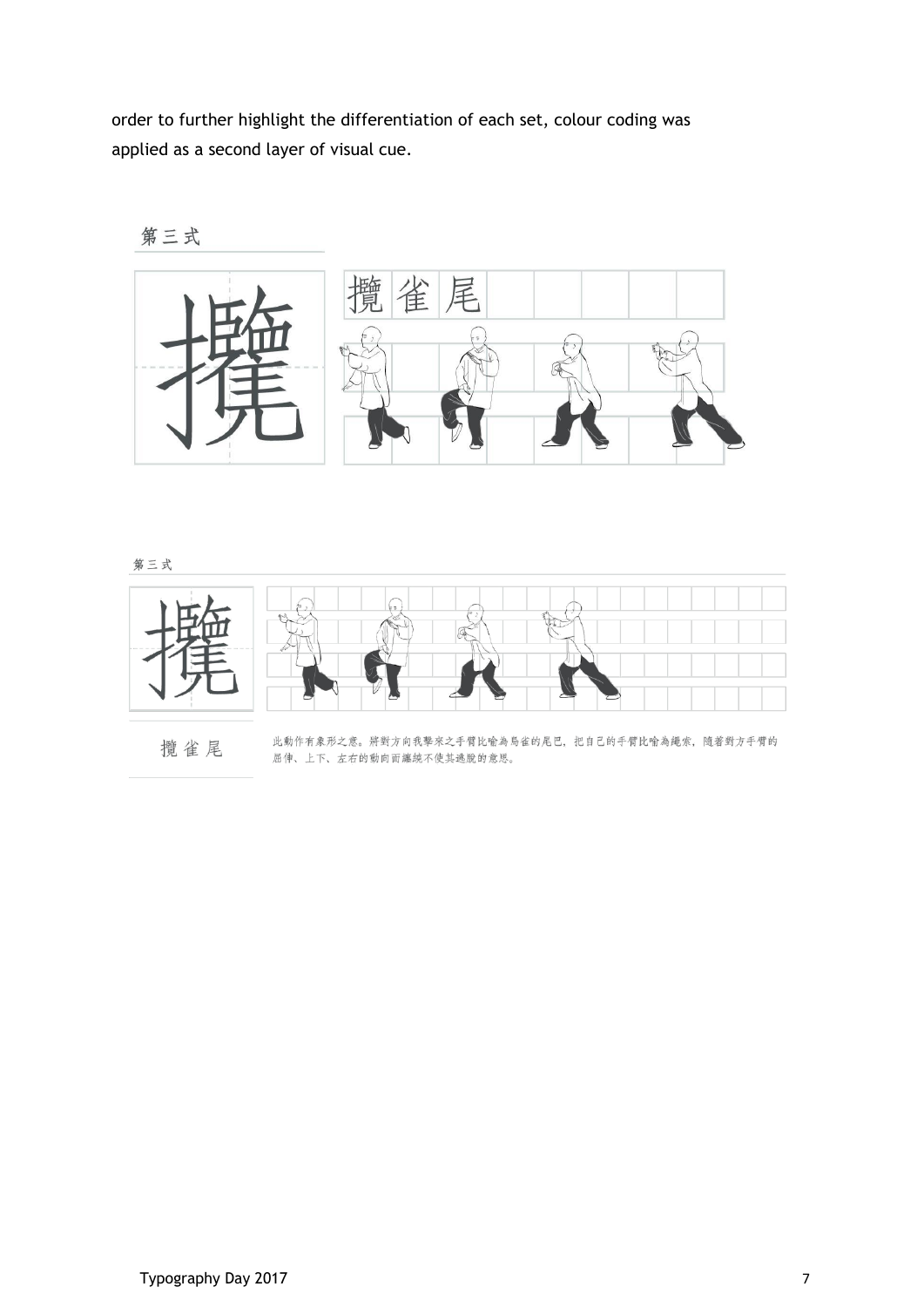# **Evaluation**

The combination of the forged characters and the matrix layout successfully constructed a new reading experience that was expected by the research team. The approach turned out to be a working, fresh format for representing an instructive timeline for physical exercises, that uniquely fits into the context of Tai Chi and Chinese language.

## **Next Steps**

Having learned that the approach has promising potential in creating a innovative learning experience for Tai Chi beginners, the team had decided to move back in to the character coinage stage, and explore the typographic possibilities of creating a custom glyph collection to embody the examined concept. The team will need to further recruit personnels that are are firmly based in Chinese type design, such as type designers, lettering artists or calligraphers, to work out suitable character forging solutions, visual styles, typographic features, production methods as well as implementing.

## **Conclusion**

In conclusion, the seven stages that this project was operated through touched on a wide range of aspects of Tai Chi from the perspective of communication design. The stages allowed the team to explore the scope of information re-architecting, visual representation, and so on, and hence formed an all-around view of the subject that acts as a map for the research team to conduct any further research.

## **Bibliography**

Adler, P., & Case Western Reserve University. (n.d.). The Effects of Tai Chi on Pain and Function in Older Adults with Osteoarthritis, Digital dissertation consortium.

Chen, W., & Hong Kong Polytechnic University. Dept. of Rehabilitation Sciences. (2011). Can Tai Chi Improve the Balance Control of Elderly Persons with Visual Impairment?